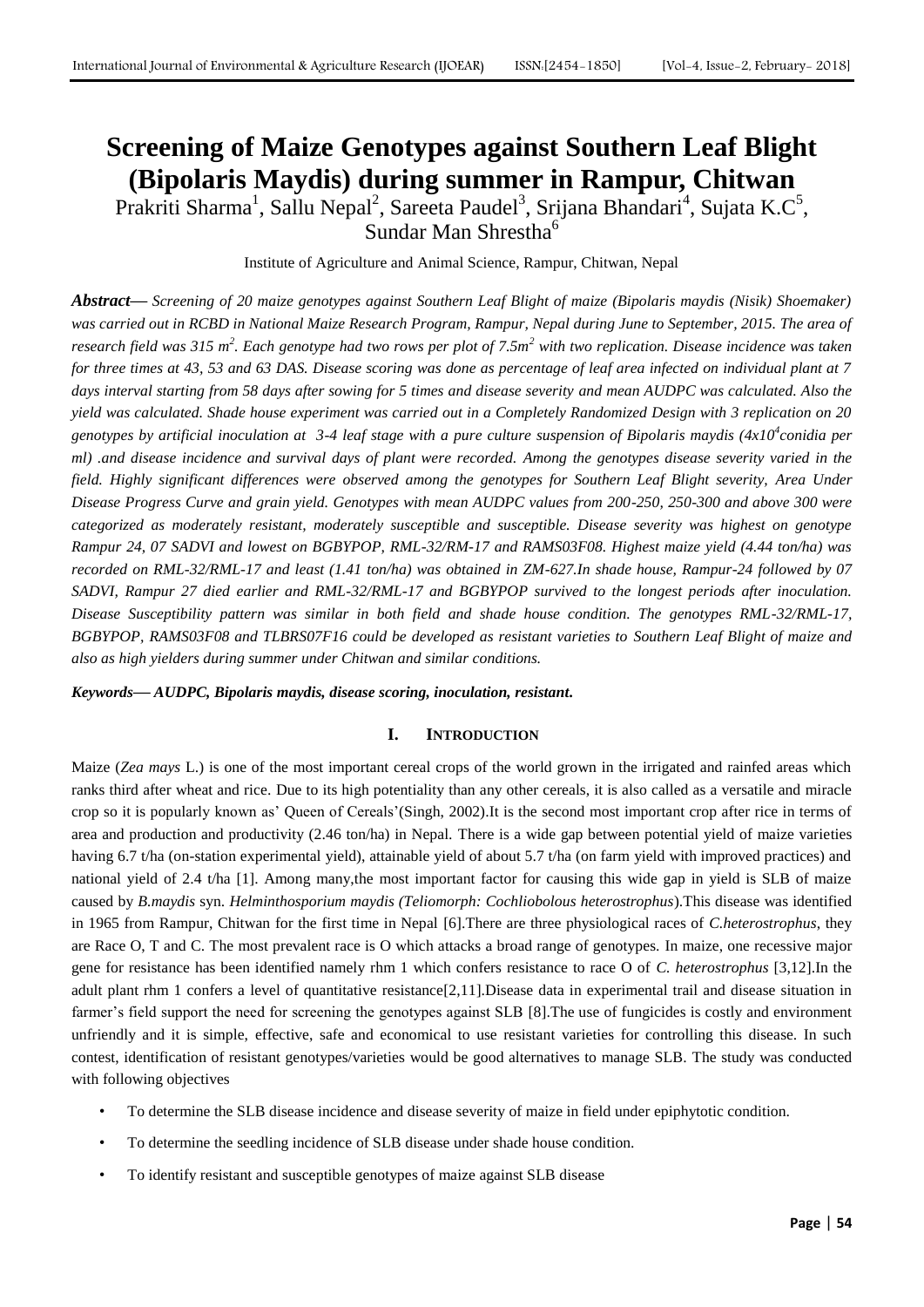### **II. MATERIAL AND METHOD**

## **2.1 Field Experiment**

Field experiment was conducted at National Maize Research Program (NMRP), Rampur, Chitwan, Nepal during summer season (June to September, 2015) under rainfed condition and shade house and lab work were conducted atInstitue of Agriculture and Animal Science (IAAS), Rampur, Chitwan The experiment was conducted in a randomized completely block design with 2 replications. Individual plot size was 1.25 m<sup>2</sup> (5m x 0.25m) and the area of research field was  $315m^2$ . There were 2 rows of 5m length/plot and 75cm apart. The susceptible check farmer's local was sown on the border of both side of field to provide uniform source of inoculum to the maize plants.Analysis of variance (ANOVA) was used to test differences among the treatments and means were separated using Duncan's multiple range test (DMRT) at the 5% level of significance [5].

#### **2.1.1 Disease assessment**

Disease incidence was taken 43, 53 and 63 DAS.

#### **2.1.2 Disease scoring**

Disease scoring was started 58 days after sowing. Southern leaf blight severity was measured as percentage of leaf area infected on individual plant visually at 7 days intervals. A total of 5 scorings were done from June to August, 2015, i.e. 58DAS, 65DAS, 72DAS, 79DAS and 86DAS. Disease scoring was done on 1 – 5(CIMMYT scale) as below.

 $1 =$  Plants with one or two to few scattered lesions on lower leaves (Resistant)

- $2 =$  Moderate number of lesions on leaves, affecting  $\langle 25\%$  of the leaf area (Moderately Resistant)
- $3 =$  Abundant lesions on lower leaves, few on other leaves affecting 26-50%

leaf area (Moderately Susceptible)

 $4 =$  Lesions abundant on lower and mid leaves, extending to upper leaves

affecting 75% leaf area (Susceptible)

5 = Lesions abundant on almost all leaves, plants prematurely dried or killed with

76-100% of the leaf area affected (Highly Susceptible)

Percent disease severity was calculated using the following formula:

## $\frac{Sum \space of \space all \space numerical \space ratings \space \times \space 100}{\text{Disease \space severity}}$ Total number of plants observed  $\times$  maximum rating

Disease severity was calculated/plant and mean severity was computed/plot. AUDPC value was calculated by using the following formula as given by Das *et al*.(1992).

$$
\begin{matrix} \text{n-1} \\ \text{AUDPC} = \sum\limits_{i=1}^{n-1}\left[ \left\{ \left( Y_i + Y_{i+1} \right) / 2 \right\} \times (t_{(i+1)} - t_i) \right] \right. \\ \end{matrix}
$$

where,  $Y_i$  = disease severity on the i<sup>th</sup> date, t<sub>i</sub> = time on which  $Y_i$  was recorded and n = number of times observations were taken. Based on mean AUDPC value, genotypes were categorized into 3 resistance level.

| <b>Mean AUDPC value</b> | <b>Resistance category</b> | Code |  |
|-------------------------|----------------------------|------|--|
| >300                    | Susceptible                |      |  |
| 250-300                 | Moderately susceptible     | MS   |  |
| 200-250                 | Moderately resistant       | MR   |  |

#### **2.2 Shade house experiment**

For the verification of field experiment, a greenhouse study was done. Maize leaves with typical symptoms of southern leaf blight from border plant were collected from the field and pathogen was isolated to prepare pure culture for artificial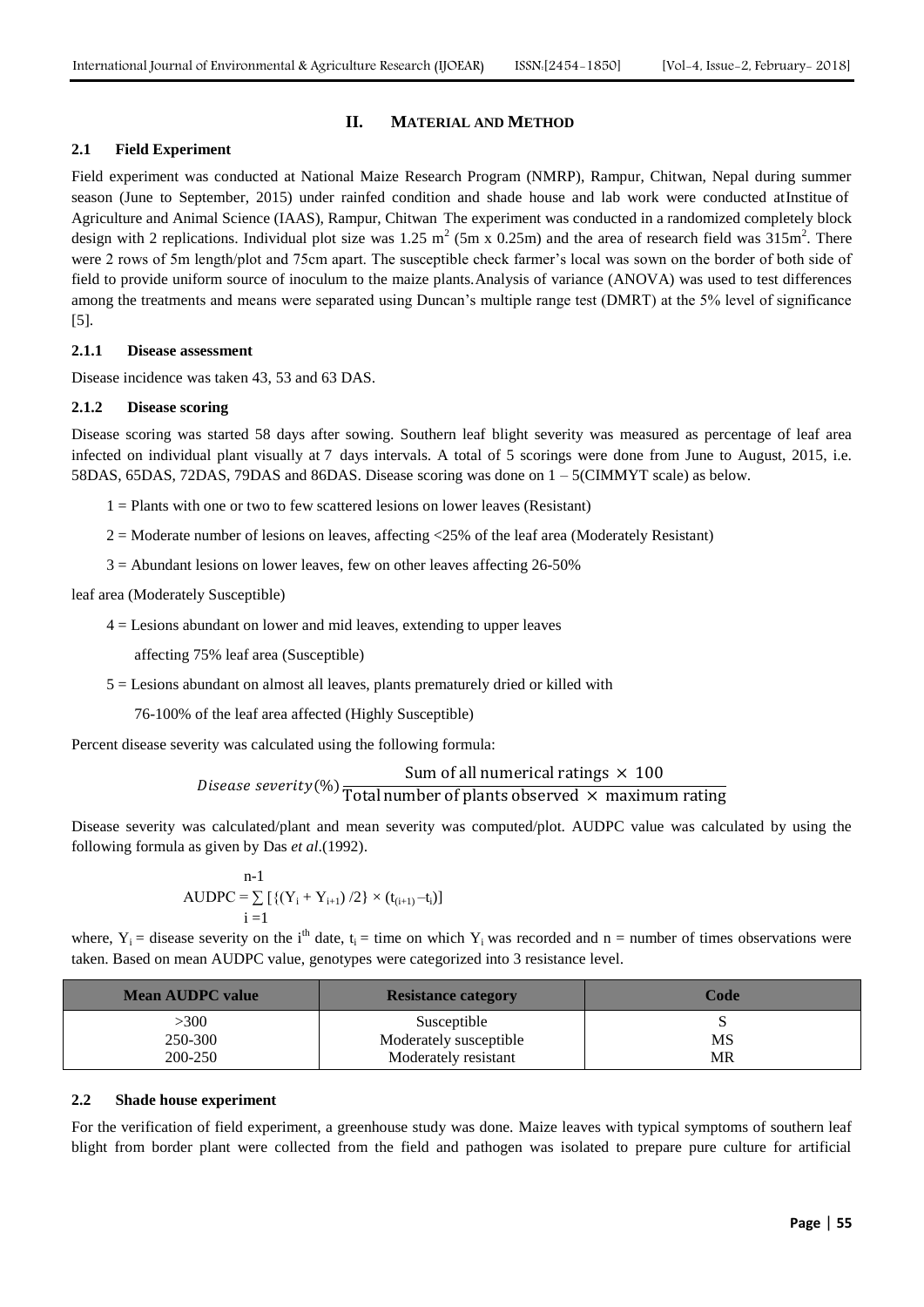inoculation. Maize seedlings were inoculated with suspension of *B. maydis*  $(4 \times 10^4$ conidia/ml) on 16 October 2015,12days after sowing, with the help of a hand atomizer. Disease incidence was observed 2 days after inoculation.

#### **2.3 Statistical analysis**

ANOVA and DMRT was done by using statistical software R-STAT, correlation analysis was done using MS-EXCEL 2010 and covariance analysis was done using GEN-STAT.

## **III. RESULT AND DISCUSSION**

Twenty maize genotypes varied considerably in incidence of SLB disease at 43, 53 and 63 DAS. Disease incidence at 43 DAS was found highest in ZM 627(76.33<sup>a</sup>±6.94) which was at par with P501RCO/P502RCO, ZM401 and AC9942/AC9944and, the lowest disease incidence was seen in RAMS03S08 (12.60<sup>g</sup>±4.97) which was at par with BGBYPOP, RAMPUR 33, and RML32/RML17 and the result obtained in 53 DAS and 63 DAS was found non-significant. The disease severity on 79 DAS was highest in 07 SADVI ( $66.00^a \pm 11.31$ ) which was at par with RAMPUR 24, 05 SADVI and ZM401 and disease severity was found minimum in BGBYPOP  $(37<sup>e</sup> \pm 9.89)$  which was at par with RAMS03F08, TLBRSO7F16, and RML32/RML17.In susceptible check F. LOCAL moderate severity  $(46^{bcde} \pm 0.00)$  was seen. In our research lowest disease severity was shown by RML32/RML-17 which was supported by Magar(2012) with severity 7.27.

**TABLE 1 SLB DISEASE SEVERITY OF 20 MAIZE GENOTYPES AT RAMPUR, CHITWAN, DURING JUNE TO AUGUST 2015**

| <u>DED DISERSE SEVERITT OF JO MAILE GENOTTI ES AT RAMI UR; CIIII WAN; DURING OUNE TO AUGUST A</u> |                       |                |                           |                            |                |
|---------------------------------------------------------------------------------------------------|-----------------------|----------------|---------------------------|----------------------------|----------------|
| <b>Genotypes</b>                                                                                  | <b>58 DAS</b>         | 65 DAS         | <b>72DAS</b>              | <b>79 DAS</b>              | <b>86 DAS</b>  |
| RAMPUR-24                                                                                         | $28^{ab}$ ± 2.82      | $43 \pm 18.38$ | $55^{\circ}$ ±4.24        | $66^{\circ}$ ±5.65         | 80±11.31       |
| 07 SADVI                                                                                          | $26^{abc} \pm 0.00$   | $36 \pm 14.14$ | $50^{ab}$ ± 5.65          | $66^a \pm 11.31$           | $81 \pm 12.72$ |
| RAMPUR-28                                                                                         | $31^a \pm 7.07$       | $37 + 4.24$    | $53^a \pm 9.89$           | $56^{abc}$ ± 5.65          | $62{\pm}5.65$  |
| RAMPUR-27                                                                                         | $27^{abc}$ $\pm 4.24$ | 39±9.89        | $49^{ab}$ ± 1.41          | $55^{abcd}$ $\pm$ 1.41     | $61 \pm 1.41$  |
| 05 SADVI                                                                                          | $26^{abc}$ ±0.00      | $36 \pm 14.14$ | $50^{ab}$ ±5.65           | $66^a \pm 11.31$           | $81 \pm 12.72$ |
| ZM-401                                                                                            | $28^{ab} \pm 5.65$    | $36 \pm 16.97$ | $41^{abcd}$ ± 18.38       | $55^{\text{abcd}}\pm7.07$  | $69 + 7.07$    |
| AC9942/AC9944                                                                                     | $25^{abc}$ ±4.24      | $33 + 4.24$    | $44^{abcd}$ $\pm 2.82$    | $55^{abcd}$ ±1.41          | $69 \pm 1.41$  |
| ZM-627                                                                                            | $21^{bc}$ ± 1.41      | $35 \pm 15.55$ | $45^{abcd}$ ± 12.72       | $54^{abcd}$ $\pm 8.48$     | $68 \pm 11.31$ |
| P501SRCO/P502SRCO                                                                                 | $21^{bc}$ ±1.41       | $33 + 7.07$    | $44^{abcd}$ $\pm 2.82$    | $52^{abcd}$ $\pm 2.82$     | $64 \pm 11.31$ |
| RAMPUR-32                                                                                         | $24^{abc} \pm 0.00$   | $35 \pm 1.41$  | $45^{abcd}$ ±15.55        | $50^{bcde}$ ±5.65          | $57 + 9.89$    |
| RAMPUR-36                                                                                         | $21^{bc}$ ± 1.41      | $32 \pm 5.65$  | $39^{abcd}$ $\pm$ 1.41    | $55^{\text{abcd}}\pm7.07$  | $68 \pm 0.00$  |
| RAMPUR-34                                                                                         | $21^{bc}$ ± 1.41      | $34 \pm 2.82$  | $47^{abc}$ ±4.24          | $50^{bcde}$ ±5.65          | $57 + 7.07$    |
| RAMPUR-33                                                                                         | $22^{bc} \pm 0.00$    | $33 + 7.07$    | $40^{abcd}$ $\pm 2.82$    | $49^{bcde} \pm 4.24$       | $62{\pm}5.65$  |
| RAMPUR-21                                                                                         | $22^{bc}$ ± 2.82      | $31 + 4.24$    | $42^{abcd}$ $\pm 2.82$    | $50^{bcde}$ ±2.82          | $56 \pm 8.48$  |
| <b>F.LOCAL</b>                                                                                    | $22^{bc}$ ± 2.82      | $31 \pm 4.24$  | $36^{abcd}$ $\pm 5.65$    | $46^{\text{bcde}}\pm0.00$  | 55±4.24        |
| <b>RAMPUR COMP</b>                                                                                | $22^{bc} \pm 0.00$    | $29 + 1.41$    | $36^{abcd}$ $\pm 5.65$    | $42^{bcde} \pm 2.82$       | $51 + 4.24$    |
| TLBRS07F16                                                                                        | $21^{bc}$ ± 1.41      | $24 \pm 5.65$  | $26^{\rm d}$ ± 2.82       | $41^{\text{cde}} \pm 1.41$ | $65 \pm 32.52$ |
| RAMS03F08                                                                                         | $21^{bc}$ ± 1.41      | $26 \pm 2.82$  | $32^{bcd} \pm 2.82$       | $40^{de} \pm 14.14$        | $50 \pm 28.28$ |
| RML-32/RML-17                                                                                     | $20^{\circ}$ ±0.00    | $27 + 7.07$    | $29^{\text{cd}} \pm 7.07$ | $41^{\text{cde}} \pm 4.24$ | $44 + 2.82$    |
| <b>BGBYPOP</b>                                                                                    | $21^{bc}$ ± 1.41      | $24 \pm 2.82$  | $26^{\rm d}$ ±5.65        | $37^{\rm e}$ ±9.89         | $44 + 5.65$    |
| <b>LSD</b>                                                                                        | $6.03*$               | <b>NS</b>      | $16.11*$                  | 13.56**                    | <b>NS</b>      |
| CV(%)                                                                                             | 12.25                 | 21.61          | 18.70                     | 12.74                      | 16.99          |
| Grand mean                                                                                        | 23.50                 | 32.60          | 41.15                     | 50.85                      | 61.8           |

*DAS: Days after sowing, CV: Coefficient of variation, LSD: Least significant difference: Means followed by the same letter in a column are not significantly different by DMRT at 5% level of significance, Sd (±) represents standard deviation, \*\*:Highly significant, \*: Significant, NS: Non significant*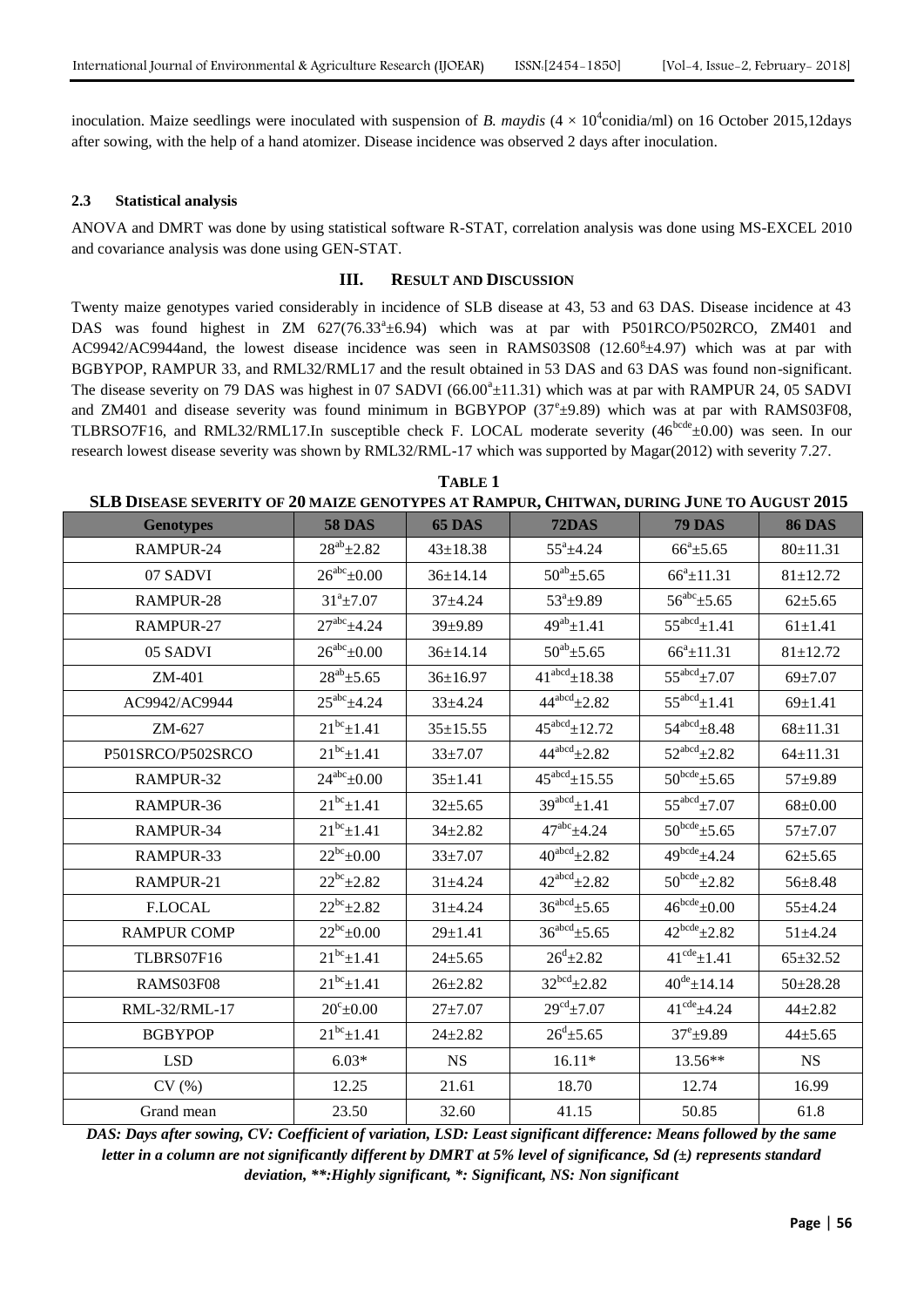

**FIGURE 1. METEOROLOGICAL FACTORS AND DISEASE SEVERITY OF RAMPUR-24 AND BGYPOP**

**TABLE 2 AUDPC VALUES OF SLB ON 20 MAIZE GENOTYPES IN FIELD AT RAMPUR, CHITWAN, JUNE TO AUGUST 2015**

| <b>Genotypes</b>   | <b>AUDPC1</b><br>$(58$ DAS) | <b>AUDPC2</b><br>(65DAS) | <b>AUDPC3</b><br>(72DAS)            | <b>AUDPC4</b><br>(79DAS)            | <b>Total AUDPC</b>                   |
|--------------------|-----------------------------|--------------------------|-------------------------------------|-------------------------------------|--------------------------------------|
| RAMPUR-24          | $248.5 \pm 54.44$           | $343.0 \pm 79.19$        | $423.5^a \pm 34.64$                 | $511.0^{ab}$ ± 59.39                | $1526.0^a \pm 227.68$                |
| 07 SADVI           | 217.0±49.49                 | 301.0±69.29              | $406.0^{ab} \pm 19.79$              | $514.5^a \pm 84.14$                 | $1438.5^{ab} \pm 14.84$              |
| RAMPUR-28          | 238.0±9.89                  | 315.0±19.79              | $381.5^{abc}$ ± 54.44               | $413.0^{\text{abcde}}\pm 39.59$     | $1347.5^{abc}$ ± 123.74              |
| RAMPUR-27          | 231.0±19.79                 | 308.0±39.59              | $364.0^{\text{abcd}}\pm 0.00$       | $406.0^{\text{abcdef}}$ ±9.89       | $1309.0^{\text{abcd}}$ ±79.19        |
| 05 SADVI           | $217.0 \pm 39.59$           | 273.0±49.49              | $353.5^{\text{abcde}}$ ±4.94        | $455.0^{abc}$ ± 59.39               | $1291.5^{\text{abcd}}\pm34.64$       |
| ZM-401             | 224.0±79.19                 | 269.5±123.74             | $336.0^{abcdefg} \pm 89.09$         | $434.0^{\text{abcd}}\pm 0.00$       | $1263.5^{\text{abcde}}\pm 292.03$    |
| AC9942/AC9944      | $203.0 \pm 0.00$            | 269.5±4.94               | $346.5^{abcdef} \pm 4.94$           | $434.0^{\text{abcd}} \pm 0.00$      | $1253.0^{\text{abcde}} \pm 0.00$     |
| $ZM-627$           | $196.0 + 49.49$             | $280.0+98.99$            | $346.5^{\text{abcdef}}$ ±74.24      | $427.0^{\text{abcd}}$ ±9.89         | $1249.5^{abcde} \pm 212.83$          |
| P501SRCO/P502SRCO  | 189.0±19.79                 | 269.5±34.64              | $336.0^{abcdefg}$ ±19.79            | $406.0^{\text{abcdef}}\pm 29.69$    | $1200^{\text{abcdef}}$ ±44.54        |
| RAMPUR-32          | $206.5 \pm 4.94$            | $280.0 \pm 59.39$        | $332.5^{\text{abcdef}}$ $\pm 74.24$ | $374.5^{\text{cdef}} \pm 54.44$     | $1193.5^{\text{abcdef}}$ ±193.04     |
| RAMPUR-36          | $185.5 \pm 14.84$           | 248.5±14.84              | $329.0^{abcdefg}$ ±29.69            | $430.5^{\text{abcd}}\pm 24.74$      | $1193.5^{\text{abcdef}}$ $\pm 24.74$ |
| RAMPUR-34          | 192.5±14.84                 | 283.5±4.94               | $339.5^{abcdef} \pm 34.64$          | $374.5^{\text{cdef}} \pm 44.54$     | 1190.0abcdef±69.29                   |
| RAMPUR-33          | $192.5 \pm 24.74$           | 255.5±34.64              | $311.5^{bcdefgh} \pm 24.74$         | $388.5^{bcdef} \pm 34.64$           | $1148.0^{bcdefg} \pm 118.79$         |
| RAMPUR-21          | 185.5±24.74                 | 255.5±24.74              | $322.0^{abcdefgh}$ ±19.79           | $371.0^{\text{cdef}} \pm 39.59$     | $1134.0^{bcdefg} \pm 108.89$         |
| <b>F.LOCAL</b>     | 185.5±4.94                  | $234.5 \pm 34.64$        | $287.0^{\text{cdefgh}} \pm 19.79$   | $353.5^{\text{cdef}} \pm 14.84$     | $1060.5^{\text{cdefg}} \pm 44.54$    |
| <b>RAMPUR COMP</b> | $178.5 \pm 4.94$            | 227.5±24.74              | $273.0^{\text{defgh}}\pm 29.69$     | $325.5^{\text{def}} \pm 24.74$      | $1004.5^{\text{defg}}\pm84.14$       |
| TLBRS07F16         | $157.5 \pm 24.74$           | $175.0 \pm 29.69$        | $234.5^{gh}$ ± 14.84                | $371.0^{\text{cdef}} \pm 108.89$    | $938.0^{\text{efg}}\pm 39.59$        |
| RAMS03F08          | $164.5 \pm 14.84$           | $203.0 \pm 19.19$        | $252.0^{\text{efgh}} \pm 59.39$     | $315.0$ <sup>def</sup> $\pm$ 148.49 | $934.5^{\text{efg}}\pm 242.53$       |
| RML-32/RML-17      | $164.5 \pm 24.74$           | 196.0±49.49              | $245.0$ <sup>fgh</sup> $\pm$ 9.89   | $297.5^{\text{ef}}\pm 24.74$        | $903.0$ <sup>fg</sup> $\pm$ 59.39    |
| <b>BGBYPOP</b>     | 157.5±4.94                  | $175.0 \pm 29.69$        | $220.5^h \pm 54.44$                 | $283.5^{\mathrm{f}}\pm54.44$        | $836.5$ <sup>g</sup> $\pm$ 143.54    |
| <b>LSD</b>         | <b>NS</b>                   | <b>NS</b>                | 90.00259**                          | 107.2892*                           | 290.578**                            |
| CV(%)              | 14.71                       | 18.66                    | 13.35                               | 13.00                               | 11.85                                |
| <b>Grand Mean</b>  | 196.35                      | 258.125                  | 322                                 | 394.275                             | 1170.75                              |

*DAS: Days after sowing, CV: Coefficient of variation, LSD: Least significant difference: Means followed by the same letter in a column are not significantly different by DMRT at 5% level of significance, Sd (±) represents standard deviation, \*\*:Highly significant, \*: Significant, NS: Non significant*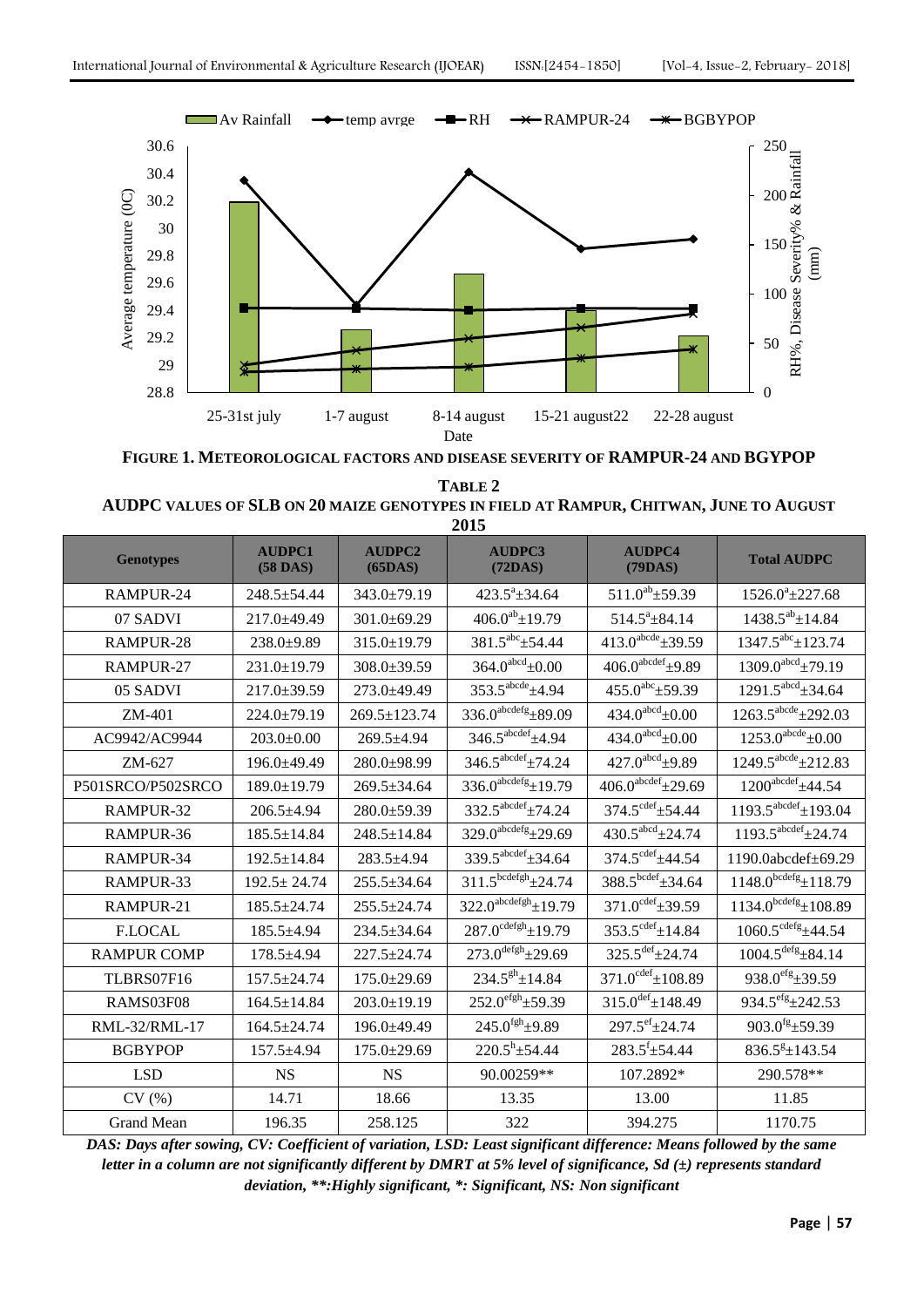

**FIGURE 2. AUDPC VALUE OF DIFFERENT GENOTYPES** 

## **3.1 Area under disease progress curve (AUDPC)**

The AUDPC1, AUDPC2, AUDPC3, AUDPC4 and total AUDPC were computed for all the genotypes expressing the disease severity (Table 3). The AUDPC1 58 days after sowing were found non-significant. Similarly, AUDPC2 also found nonsignificant. The AUDPC3 72 days after sowing was found to be highly significant. The genotype BGBYPOP had the lowest AUDPC which was at par with TLBRS07F16, RML-32/RML-17 and RAMS03F08 and highest AUDPC3 was found in RAMPUR-24 which was at par with 07SADVI, RAMPUR-28, RAMPUR-27.The AUDPC4 was found lowest in the genotype BGBYPOP which was at par with RML-32/RML-17, RAMS03F08 and the highest AUDPC was found in the genotype 07 SADVI which was at par with RAMPUR-24, 05 SADVI.

| TABLE 3                                                                                       |
|-----------------------------------------------------------------------------------------------|
| <b>RESISTANCE CATEGORY OF 20 MAIZE GENOTYPES ON THE BASIS OF MEAN AUDPC AND AUDPC PER DAY</b> |
| VALUES IN FIELD AT RAMPUR, CHITWAN, DURING JUNE TO AUGUST, 2015                               |

| VALUES IN FIELD AT INAMI UN, CHIT WAN, DUNING JUNE TO AUGUST, 2015 |                                     |                                      |                         |                |  |
|--------------------------------------------------------------------|-------------------------------------|--------------------------------------|-------------------------|----------------|--|
| <b>Genotypes</b>                                                   | <b>Mean AUDPC</b>                   | <b>AUDPC</b>                         | <b>Resistance</b>       | Number of      |  |
|                                                                    |                                     | per Day                              | category                | genotypes      |  |
| RAMPUR-24                                                          | $381.5^a \pm 56.92$                 | $54.50^{\circ}$ ± 8.13               | S                       | 9              |  |
| 07 SADVI                                                           | $\overline{359.62}^{ab} \pm 3.71$   | $51.37^{ab} \pm 0.53$                | $\overline{S}$          |                |  |
| RAMPUR-28                                                          | $336.87^{abc} \pm 30.93$            | $48.12^{abc}$ $\pm 4.41$             | S                       |                |  |
| RAMPUR-27                                                          | $327.25^{\text{abcd}} \pm 19.79$    | $46.75^{\text{abcd}}\pm 2.82$        | $\overline{S}$          |                |  |
| 05 SADVI                                                           | $322.87^{\text{abcd}}\pm8.66$       | $46.12^{abcd}$ ± 1.23                | $\overline{\mathbf{S}}$ |                |  |
| ZM-401                                                             | $315.87^{abcde} \pm 73.00$          | $45.12^{\text{abcde}} \pm 10.42$     | S                       |                |  |
| AC9942/AC9944                                                      | $313.25^{\text{abcde}}\pm 0.00$     | $44.75^{\text{abcde}} \pm 0.00$      | S                       |                |  |
| $ZM-627$                                                           | $312.37^{abcde} \pm 53.20$          | $44.62^{abcde} \pm 7.60$             | ${\bf S}$               |                |  |
| P501SRCO/P502SRCO                                                  | $300.12^{abcdef} \pm 11.13$         | $42.87^{\text{abcdef}} \pm 1.59$     | S                       |                |  |
| RAMPUR-32                                                          | $298.37^{abcdef} \pm 48.26$         | $42.62^{abcdef} \pm 6.89$            | MS                      | $\overline{7}$ |  |
| RAMPUR-36                                                          | $298.37^{abcdef} \pm 6.18$          | $42.62$ <sup>abcdef</sup> $\pm 0.88$ | <b>MS</b>               |                |  |
| RAMPUR-34                                                          | $297.50^{\text{abcdef}} \pm 17.32$  | $42.50^{\text{abcdef}}\pm 2.47$      | <b>MS</b>               |                |  |
| RAMPUR-33                                                          | $287.00^{bcdefg}$ $\pm$ 29.69       | $41.00^{bcdefg}$ $\pm 4.24$          | <b>MS</b>               |                |  |
| RAMPUR-21                                                          | $283.50^{bcdefg} \pm 27.22$         | $40.50^{bcdefg} \pm 3.88$            | <b>MS</b>               |                |  |
| <b>F.LOCAL</b>                                                     | $265.12^{\text{cdefg}} \pm 11.13$   | $37.87^{\text{cdefg}} \pm 1.59$      | <b>MS</b>               |                |  |
| <b>RAMPUR COMP</b>                                                 | $251.12^{\text{defg}}\text{+}21.03$ | $35.87^{\text{defg}} \pm 3.00$       | MS                      |                |  |
| TLBRS07F16                                                         | $234.50^{\text{eff}} \pm 9.89$      | $33.50^{\text{eff}} \pm 1.41$        | MR                      | 4              |  |
| RAMS03F08                                                          | $233.62^{efg} \pm 60.63$            | $33.37^{\text{eff}}\pm8.66$          | MR                      |                |  |
| RML-32/RML-17                                                      | $225.75$ <sup>fg</sup> $\pm$ 14.84  | $32.25^{fg} \pm 2.12$                | <b>MR</b>               |                |  |
| <b>BGBYPOP</b>                                                     | $209.12^{8} \pm 35.88$              | $29.87^{g} \pm 5.12$                 | MR                      |                |  |
| <b>LSD</b>                                                         | $72.63**$                           | 10.375**                             |                         |                |  |
| CV(%)                                                              | 11.85                               | 11.85                                |                         |                |  |
| Grand Mean                                                         | 292.68                              | 41.8125                              |                         |                |  |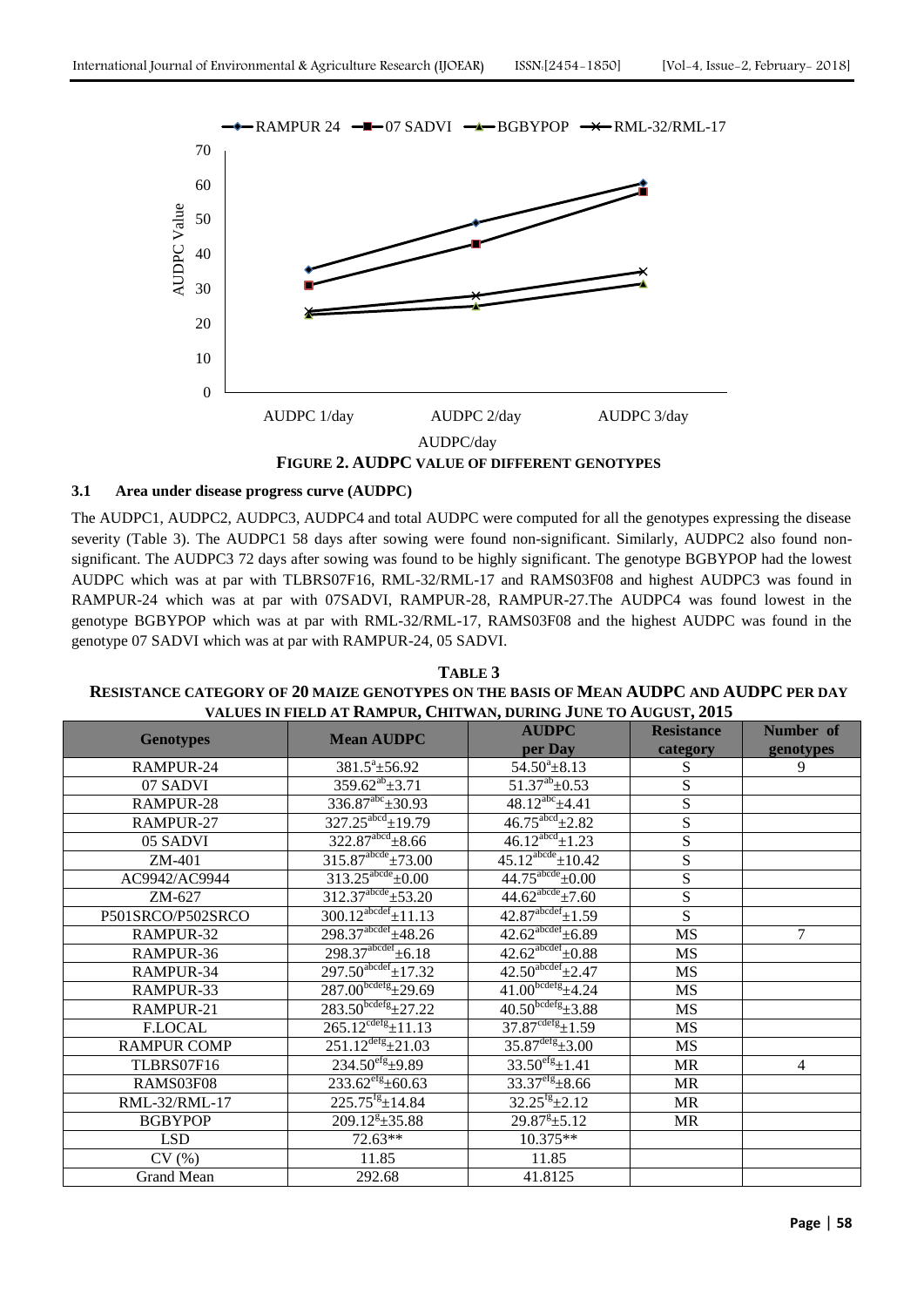The genotype RAMPUR-24 had the highest total AUDPC which was at par with 07SADVI, RAMPUR-28 and the lowest total AUDPC was obtained in the genotype BGBYPOP which was at par with RML-32/RML-17, RAMS03F08.

## **3.2 Categorization of genotypes based on mean AUDPC**

The mean AUDPC value ranged from (209.12±35.88) to (381.5±56.92) (Table 4) which differ highly significantly from each other. The genotype BGBYPOP had the lowest AUDPC which was at par with RML-32/RML-17 and RAMPUR 24 had the highest mean AUDPC which was at par with 07SADVI. Similar observations were found for AUDPC per day values. The genotypes RML-32/RML-17 (32.25±2.12), RAMS03F08 (33.37±8.66) did not differ significantly from BGBYPOP  $(29.87 \pm 5.12).$ 

| MEAN YIELD DATA OF 20 MAIZE GENOTYPES AT RAMPUR, CHITWAN, 2015 |                               |                                        |  |  |
|----------------------------------------------------------------|-------------------------------|----------------------------------------|--|--|
| <b>Genotypes</b>                                               | Yield (t/ha)                  | <b>Yield after covariance analysis</b> |  |  |
| RAMPUR-24                                                      | $1.59^{\text{d}} \pm 0.51$    | $2.109^{\text{cde}} \pm 0.51$          |  |  |
| 07 SADVI                                                       | $2.23bcd + 0.14$              | $2.058^{\text{cde}} \pm 0.14$          |  |  |
| RAMPUR-28                                                      | $3.80^{ab}$ ±1.97             | $3.682^{ab} \pm 1.97$                  |  |  |
| RAMPUR-27                                                      | $3.55^{ab} \pm 0.49$          | $3.089bcd \pm 0.49$                    |  |  |
| 05 SADVI                                                       | $2.69^{abcd}$ ±0.07           | $2.690^{bcde}$ ±0.07                   |  |  |
| ZM-401                                                         | $2.25bcd + 0.86$              | $2.481bcde \pm 0.86$                   |  |  |
| AC9942/AC9944                                                  | $2.61abcd \pm 0.79$           | $2.610^{bcde} \pm 0.79$                |  |  |
| ZM-627                                                         | $1.41^{\rm d}$ ±0.13          | $1.987^{\text{cde}} \pm 0.13$          |  |  |
| P501SRCO/P502SRCO                                              | $2.06bcd + 0.09$              | $1.660^{\text{de}} \pm 0.09$           |  |  |
| RAMPUR-32                                                      | $3.51^{abc}$ ±0.06            | $2.531bcde \pm 0.06$                   |  |  |
| RAMPUR-36                                                      | $2.88^{\text{abcd}}\pm 1.42$  | $3.172bcd \pm 1.42$                    |  |  |
| RAMPUR-34                                                      | $1.66^{\text{cd}} \pm 0.28$   | $1.491^{\rm e}$ ±0.28                  |  |  |
| RAMPUR-33                                                      | $2.61abcd \pm 0.03$           | $2.553^{\text{bcde}} \pm 0.03$         |  |  |
| RAMPUR-21                                                      | $2.28bcd + 0.16$              | $2.047^{\text{cde}} \pm 0.16$          |  |  |
| <b>F.LOCAL</b>                                                 | $2.70^{\text{abcd}} \pm 0.71$ | $3.107bcd \pm 0.71$                    |  |  |
| <b>RAMPUR COMP</b>                                             | $2.54bcd \pm 0.79$            | $3.351^{abc}$ ±0.79                    |  |  |
| TLBRS07F16                                                     | $2.29^{abcd}$ ±0.68           | $3.194bcd \pm 0.68$                    |  |  |
| RAMS03F08                                                      | $3.91^{ab} \pm 0.51$          | $3.219^{abc}$ ± 0.51                   |  |  |
| RML-32/RML-17                                                  | $4.44^a \pm 1.06$             | $4.674^a \pm 1.06$                     |  |  |
| <b>BGBYPOP</b>                                                 | $3.52^{abc} \pm 0.39$         | $3.402^{abc} \pm 0.39$                 |  |  |
| <b>LSD</b>                                                     | $1.59*$                       | 1.3226*                                |  |  |
| CV(%)                                                          | 27.66                         | 21.9                                   |  |  |
| Grand Mean                                                     | 2.755                         | 2.755                                  |  |  |

**TABLE 4**

*DAS: Days after sowing CV: Coefficient of variation, LSD: Least significant of difference, Means followed by the same letter in a column are not significantly different by DMRT at 5% level of significance, Sd (±) represents standard deviation.*



**FIGURE 3 RELATION BETWEEN MEAN AUDPC AND YIELD OF GENOTYPES**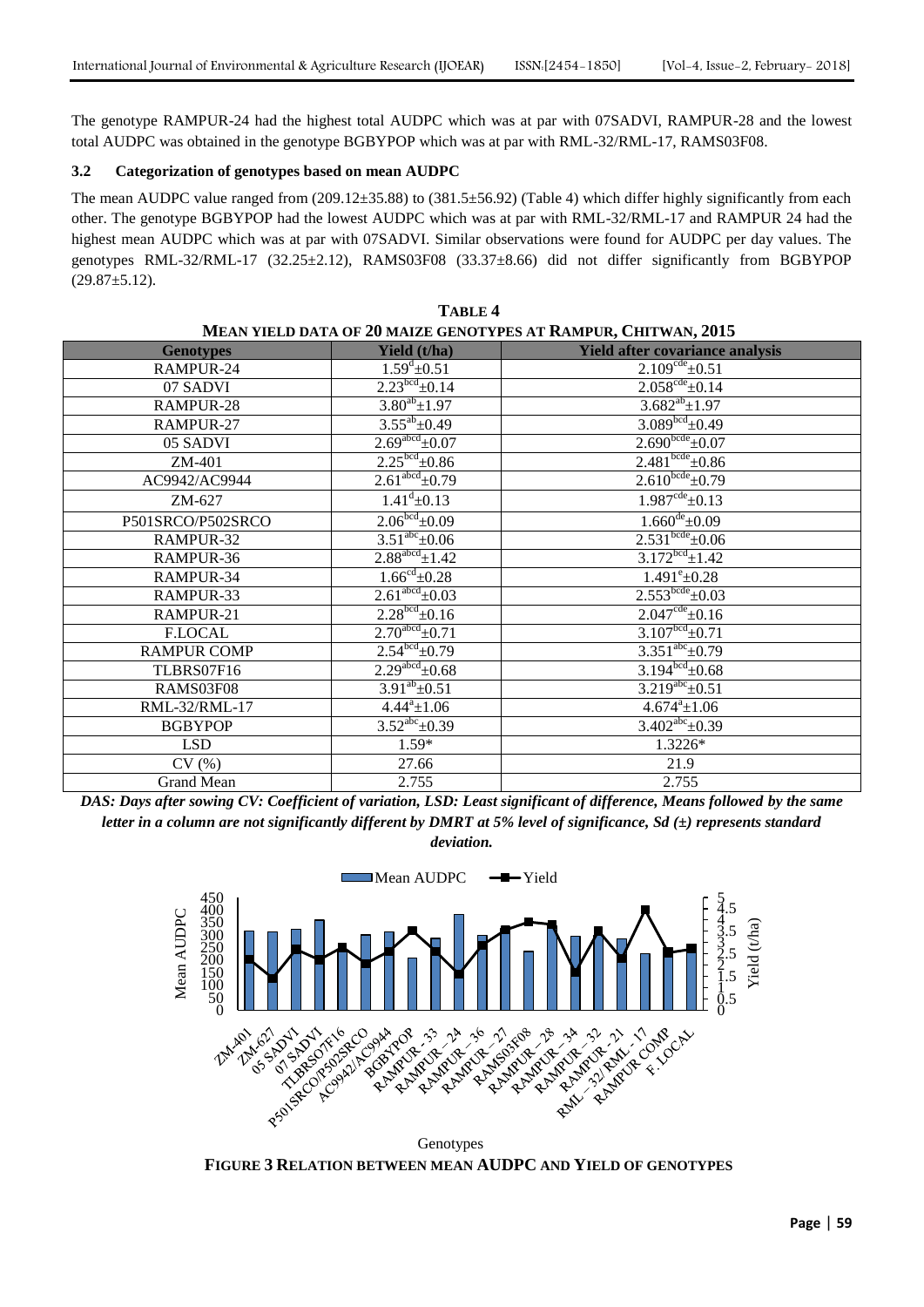Based on mean AUDPC, the genotypes were categorized as moderately resistant, moderately susceptible and susceptible against the pathogen.RAMPUR-24 and 07-SADVI was susceptible while BGBYPOP, RML-32/RML-17, RAMS03F08 and TLBRS07F16 were moderately resistant. Among the rest of the genotypes, many of them were moderately susceptible and susceptible.

## **3.3 Yield**

Maximum grain yield (4.44 t/ha) was recorded in RML-32/RML-17 which was supported by Magar (2012).The yield of RML32/RML17 was at par with RAMS03FO8,RAMPUR-28 and BGBYPOP. The lowest grain yield was obtained in ZM-627 which was at par with the genotypes RAMPUR-24 and RAMPUR-34.

| TABLE 5                                                                           |
|-----------------------------------------------------------------------------------|
| DISEASE INCIDENCE ON MAIZE GENOTYPES IN SHADE HOUSE CONDITION AT RAMPUR, CHITWAN, |
| OCTOBER 2015                                                                      |

| OUTODER, AVIA      |                                |                                |  |  |  |
|--------------------|--------------------------------|--------------------------------|--|--|--|
| <b>Genotypes</b>   | DI 14DAS                       | DI 15DAS                       |  |  |  |
| RAMPUR-24          | $41.66^{ab} \pm 2.88$          | $88.33^{\circ}$ ± 20.20        |  |  |  |
| 07 SADVI           | $49.33^a \pm 5.13$             | $93.33^a \pm 11.54$            |  |  |  |
| RAMPUR-28          | $26.00^{\text{efg}} \pm 1.73$  | $42.33^{\text{ef}}\pm 2.51$    |  |  |  |
| RAMPUR-27          | $30.00^{\text{defg}} \pm 10$   | $100.0^a \pm 0.00$             |  |  |  |
| 05 SADVI           | $20.66^{gh}$ ±1.15             | $41.0^{\text{ef}}$ ±7.93       |  |  |  |
| ZM-401             | $37.00bcd \pm 2.64$            | $91.66^a \pm 14.43$            |  |  |  |
| AC9942/AC9944      | $31.66^{\text{cde}} \pm 10.40$ | $100^a \pm 0.00$               |  |  |  |
| ZM-627             | $41.66^{ab} \pm 10.40$         | $100^a \pm 0.00$               |  |  |  |
| P501SRCO/P502SRCO  | $38.33bcd \pm 10.40$           | $100^a \pm 0.00$               |  |  |  |
| RAMPUR-32          | $40.00^{bc}$ ± 5.00            | $86.66^a \pm 23.09$            |  |  |  |
| RAMPUR-36          | $30.00^{defg} \pm 0.00$        | $63.33^{bc} \pm 2.88$          |  |  |  |
| RAMPUR-34          | 37.33 <sup>bcd</sup> ±4.04     | $68.33^{b} \pm 2.88$           |  |  |  |
| RAMPUR-33          | $22.00^{fgh} \pm 3.46$         | $41.66^{\rm ef}$ ±6.50         |  |  |  |
| RAMPUR-21          | $33.66^{bcde} \pm 3.21$        | $61.00bcd \pm 13.89$           |  |  |  |
| <b>F.LOCAL</b>     | $26.00^{efg}$ $\pm 1.73$       | $54.66^{\text{bcde}} \pm 0.57$ |  |  |  |
| <b>RAMPUR COMP</b> | $30.66^{\text{def}} \pm 1.15$  | $45.00^{\text{def}} \pm 0.00$  |  |  |  |
| TLBRS07F16         | $26.00^{\text{efg}} \pm 1.73$  | $57.66^{bcde} \pm 2.51$        |  |  |  |
| RAMS03F08          | $25.33^{\text{efg}}\pm 0.57$   | $41.66^{\rm ef} \pm 5.77$      |  |  |  |
| RML-32/RML-17      | $20.66^{gh}$ ±1.15             | $48.33^{\text{cdef}} \pm 2.88$ |  |  |  |
| <b>BGBYPOP</b>     | $16.00^{\rm h}$ ±1.73          | $32.33^{f} \pm 2.51$           |  |  |  |
| <b>LSD</b>         | 8.11***                        | 15.38***                       |  |  |  |
| CV(%)              | 15.74                          | 13.71                          |  |  |  |
| <b>Grand Mean</b>  | 31.2                           | 67.866                         |  |  |  |

*DAS: Days after Sowing, CV: Coefficient of variation, LSD: Least significant of difference, Means followed by the same letter in a column are not significantly different by DMRT at 5% level of significance, Sd (±) represents standard deviation.*

## **TABLE 6**

#### **CORRELATION BETWEEN FINAL DISEASE INCIDENCE, FINAL DISEASE SEVERITY, MEAN AUDPC AND YIELD (T/HA) AT RAMPUR, CHITWAN**

| <b>Correlations</b>                                          |                                          |                                         |                   |                       |  |
|--------------------------------------------------------------|------------------------------------------|-----------------------------------------|-------------------|-----------------------|--|
|                                                              | <b>Final disease</b><br><i>incidence</i> | <b>Final disease</b><br><b>Severity</b> | <b>Mean AUDPC</b> | <b>Yield</b> (ton/ha) |  |
| Final disease<br>Incidence                                   |                                          | .263                                    | $.462**$          | $-.291$               |  |
| Final disease<br>Severity                                    |                                          |                                         | $.664***$         | $-.380$ <sup>*</sup>  |  |
| Mean AUDPC                                                   |                                          |                                         |                   | $-.309$               |  |
| Yield (ton/ha)                                               |                                          |                                         |                   |                       |  |
| **. Correlation is significant at the 0.01 level (2-tailed). |                                          |                                         |                   |                       |  |
| *. Correlation is significant at the 0.05 level (2-tailed    |                                          |                                         |                   |                       |  |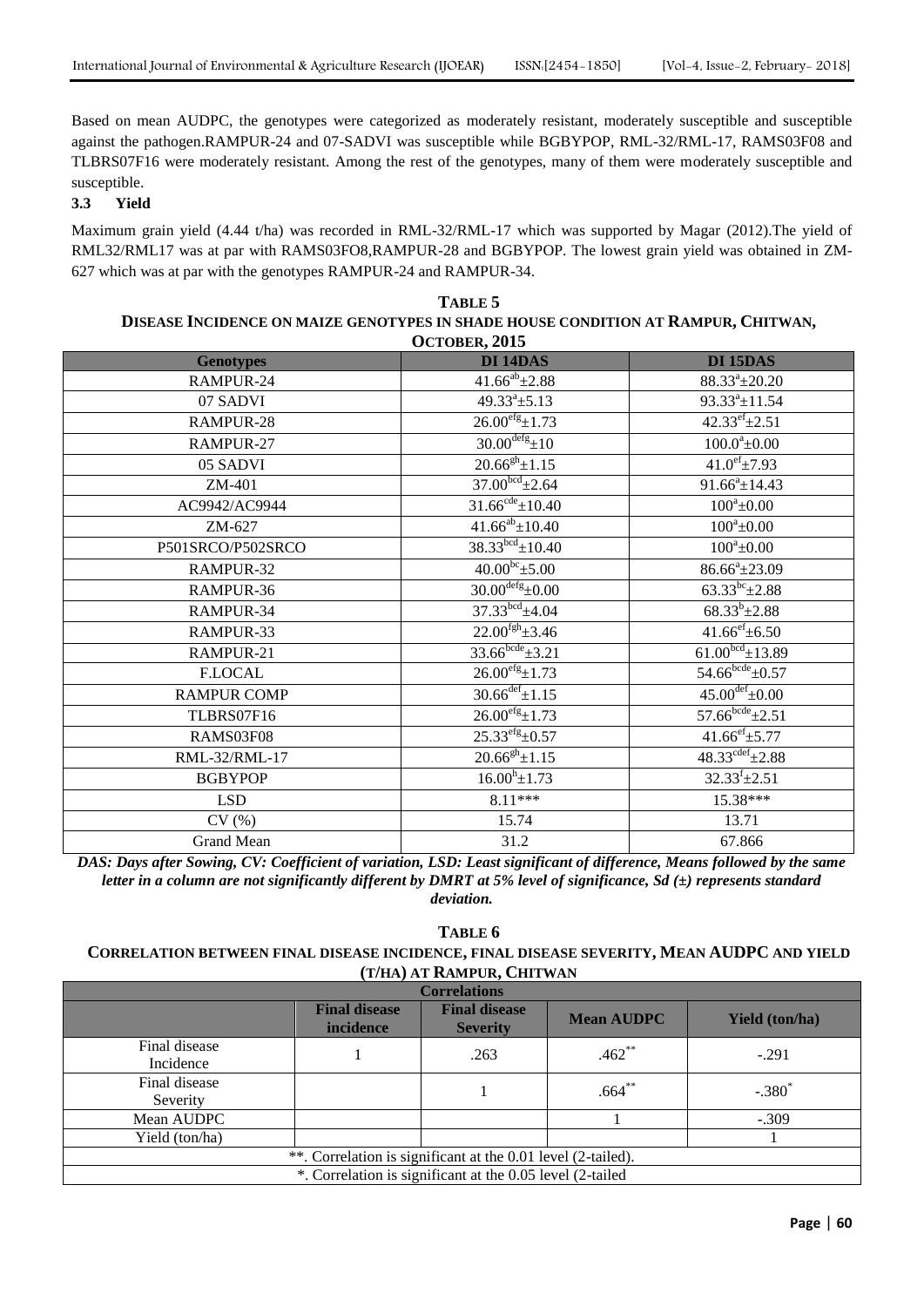

**FIGURE 4. ESTIMATED LINEAR RELATIONSHIP BETWEEN YIELD AND MEAN AUDPC AND YIELD AND FINAL DISEASE SEVERITY OF 20 MAIZE GENOTYPES AT RAMPUR, CHITWAN**



Genotypes

#### **FIGURE 5 DISEASE INCIDENCE OF DIFFERENT GENOTYPES UNDER GREEN HOUSE CONDITION ON 14 DAS**

## **IV. CONCLUSION**

Among 20 maize genotypes, BGBYPOP, RML-32/RML-17 and RAMS03F08 were resistant to southern leaf blight of maize with lower disease severity and higher yield. These genotypes could be used as resistant varieties and can be used as sources of resistance for breeding. The genotypes like Rampur-24, 07 SADVI were highly susceptible to southern leaf blight of maize with maximum disease severity and mean AUDPC value. These genotypes can be used as susceptible check.Rampur-28, Rampur-27 and Rampur-32 had higher disease incidence and severity but grain yield was statistically similar with high yielders and the resistance genotypes BGBYPOP, RAMS03F08.Hence they can be used as tolerant genotypes against SLB.

#### **ACKNOWLEDGEMENTS**

We would like to acknowledge National Maize Research Program (NMRP), Rampur for proving the genotypes. Suggestions and guidance from the members of the advisory committee was highly praised. Finally we would like to thank IAAS, Pathology Laboratory and all the helping hands for making our research successful.

## **REFERENCES**

- [1]. (2014). *Annual Report 2070/71(2013/14).* National Maize Research Program,Rampur,Chitwan,Nepal.
- [2]. Balint-Kurti, P. J., Zwonitzer, J. C., Wisser, R. J., Carson, M. L., Oropeza-Rosas, M. A., Holland, J. B., & Szalma, S. J. (2007). Precise Mapping of Quantitative Trait Loci for Resistance to Southern Leaf Blight, Caused by Cochliobolus heterostrophus Race O, and Flowering Time Using Advanced Intercross Maize Lines. *GENETICS, 176*(1), 645-657.
- [3]. Chang, R. Y., & Peterson, P. A. (1995, March 1). Genetic Control of Resistance to Bipolaris maydis:One Gene or Two Genes? *Journal of Heredity, 86*(2), 94-97.
- [4]. Das, M. K., Rajaram, S., Mundt, C. C., & kronstad, W. E. (1992). Das, M. K., Rajaram, S., Mundt, C. C., & K Inheritance of slowrusting resistance to leaf rust in wheat. *Crop Scirence, 32*, 1452-1456.